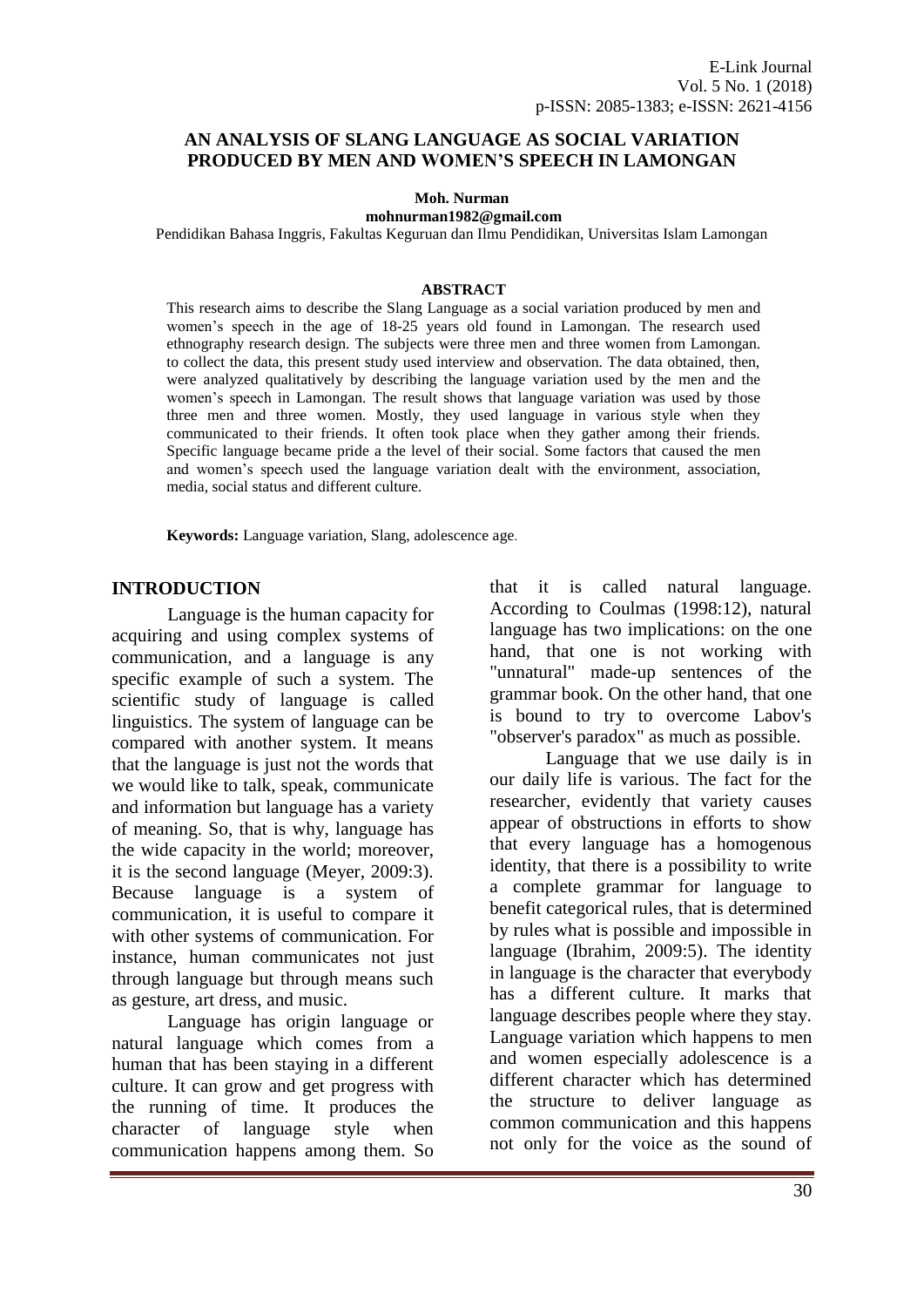language but also body language does. It is the base instinct that gets difficult to translate or understand it. According to (Hymes, 1996:26) The generic potentially of the human faculty for language is realized differently, as to directional and as to the degree in different communities.

# *Language Variation*

In some ways, it is surprising that language variation develops as the progress of modern era. People passed down through the generation reliably enough for parents and children to communicate each other.

There are many languages bring about the variation when it is used for communication as they have been staying in their environment. They use it for communication of social, political and economic. All languages exhibit internal variation that is each language is in one sense the sum of those varieties (Wardhaugh, 2006:25). The vocabulary and phrases people use depend on where they live, their age, education level, social status and other factors. Through interactions, they pick up new words and sayings and integrate them into speech. Teens and young adults for example, often use different words and phrases from their parents. Some of them spread through the population and slowly change the language.

Some aspects of language variation happen over time: vocabulary, sentence structure, and pronunciations. Vocabulary can change as the variation of words quickly borrowed from other languages, or as words get combined or shortened. Some words are even created by mistake. While vocabulary can change quickly, sentence structure the order of words in a sentence changes more slowly. Variation of pronunciations happens to sound. The vowel of the sound is modified by the speakers that arise in the character and style of language. Systematic change, as term suggest, affect an entire system or subsystem of the language. The change may be conditioned or unconditioned. According to (Wardhaugh, 2006:135) Languages vary in many ways. One way of characterizing certain variation is to say that speakers of a particular language sometimes speak different dialects of that language.

# *Slang*

Language, like other forms of social activity, has to be appropriate to the speakers using it. This is why, in many communities, men and women's speech is different.

Most of Lamongan slang is created and used by males. It can find that the gender difference in use and tolerance of slang was leveling out in contemporary society and that the stereotype of males being the primary slang users was open to question. Many types of slang words including the taboo and strongly derogatory ones, those referring to sex, women, work, money, whiskey, politics, transportation, sports, and the like refer primarily to male endeavor and interest.

The majority of entries in all slang dictionaries could be labeled "primarily masculine

use". Moreover, men belong to more subgroups than do women; men create and use occupational and jargon, in business, men have acquaintances that belong to many different sub-groups. Women, on the other hand, still tend to be restricted to family and neighborhood friends. Women have very little of their own slang, the new words applied to women's clothing, hairstyles, homes, kitchen utensils and gadgets are usually created by men. Except when she accompanies her boyfriend or husband to his recreation (football, hunting, etc.), a woman seldom mingles with other groups. When women do mingle outside of their own neighborhood and family circles, they do not often talk of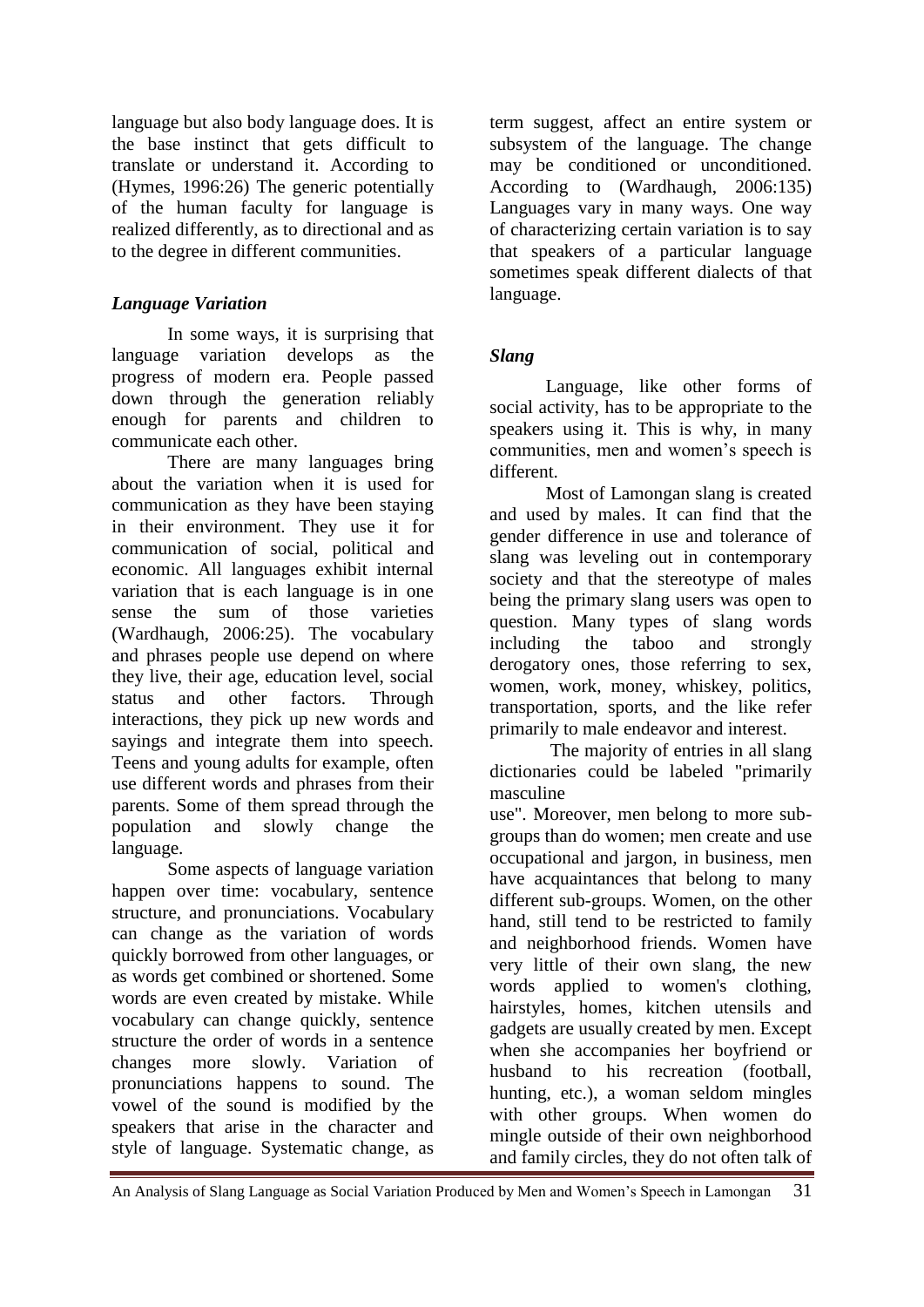the outside world of business, politics, or other fields of general interest where new feminine names for objects, concepts, and viewpoints could evolve. Women, who do work usually replace men at men's jobs, are less involved in business life than men and have a shorter business career (often only an interim between school and marriage).

According to Boldashina (2005:21), Communication is the transmission and reception of information. It means that the elements necessary communication to take place as being: a sender, a receiver, something to transmit or communicate about, communicative intend and a medium of transmission.

the Language of communication implicates the people as the sender and receiver to interact in society to get the response from another one. People contact and share in different dialects and accents but it has the same function as language. They have the system to speak with using their character as of where they come from.

## *Adolescence Age*

Adolescence is a time of rapid physical change along with sometimes striking alterations in mood and behavior. Adolescence is sometimes thought of as a unique phase of human development, developing organism of all mammalian species go through similar transition from dependence into independence. Indeed, human adolescences and their counterpart in other species share numerous similarities in hormonal changes, behavioral characteristics and brain transformation. (Spear, 2000). Change happens in running of time when physically body grows up from childhood to be adult. It affects the behavior and thought through the transition of the brain. Behavioral characteristics are described

Slang may be characterized as a very informal language variety that includes news and sometimes not polite words and meanings. It is often used among particular groups of people, for examples, groups of teenagers or professional groups, and is usually not used in serious speech or writing.

### *Language as Communication*

from environment around. Even the language that they speak is modern and new. Although it is informal language. The period of adolescence is a long transition when men and women's speech do interaction one another. He/she wants to explore something new which never sees before. At about ten years old men and women's speech begin the long trek through adolescence. With its jagged and under fined path, the fascinating journey can be demanding and disorienting, invigorating and exciting. It marks the beginning of a quest for identity and the way to find meaning and a place in the world (UNICEF, 2002:1).

## **METHOD**

Employing ethnography research design, the study investigates the use of Slang language as social variation employed by men and women in the age of 18 to 20 years old in Lamongan. The subjects were three men and three women from Lamongan. To collect the data, this present study used interview and observation. The process of interview was recorded through the video. The list of questions was proposed orally using Indonesian. the Observation was done in two areas, education and public areas. Those two areas were selected to know how the men and women's speech used language as communication. The different areas were unable to give the information of language variation that they used as communication. It was done three times in different places. The data obtained, then,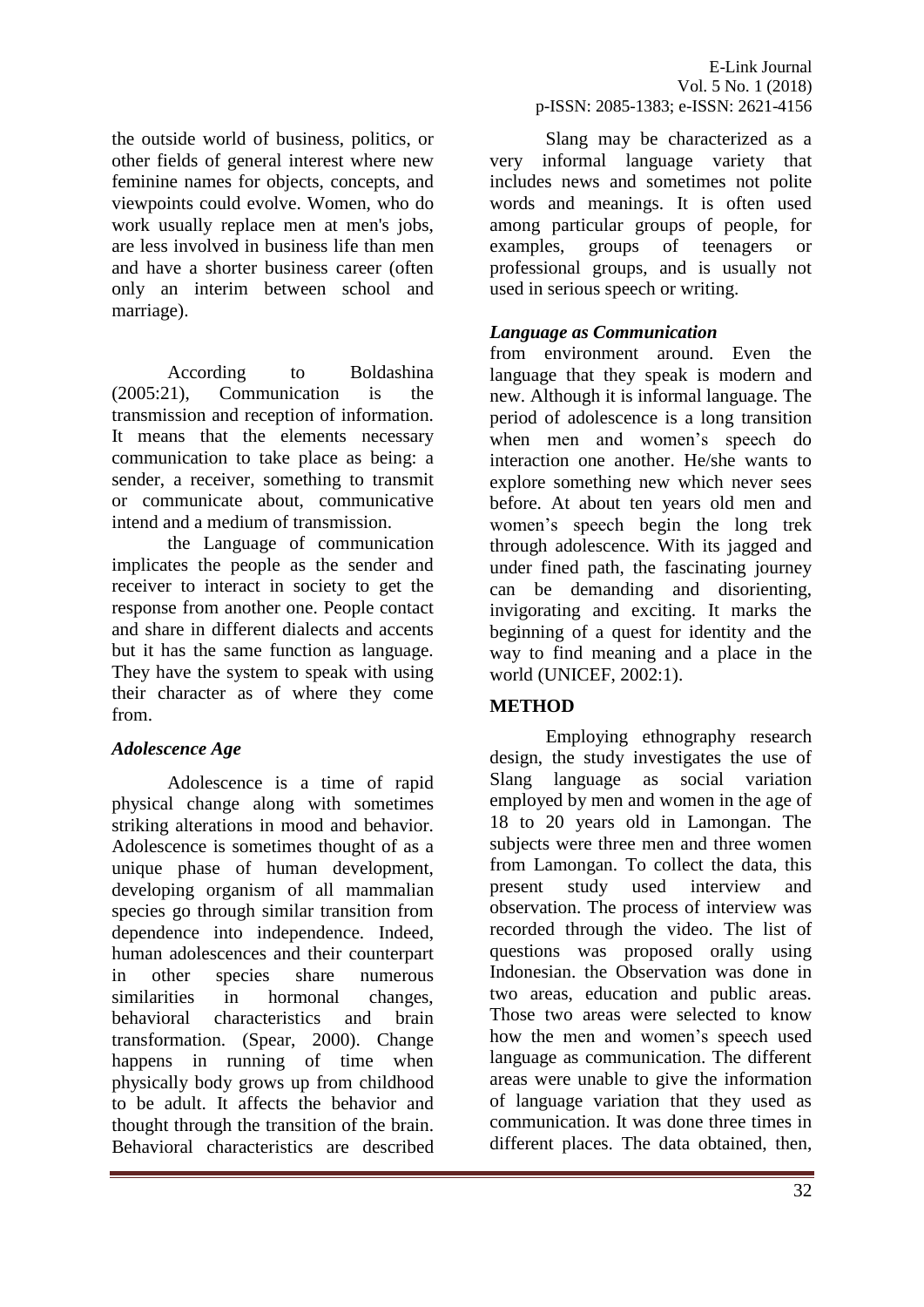were analyzed qualitatively by describing the language variation used by the men and women's speech in Lamongan.

#### **FINDINGS AND DISCUSSION**

The findings show that language variation used by the men and women's speech in age 18-25 years old in Lamongan. The variation was used from word to word, sentence to sentence and informal language. There were many words which become abbreviation. The collecting of words has the specific meaning and stylish. This case usually took place in group, community and peering friends. In brief, basically, language variation that they used had a specific understanding. Actually, it was difficult to understand if the men or women did not get interaction in group or community.

#### **Table 1. Language Variation that Happens between Men and Women**

- 1. *Keles.* It means that "kali". For example, biasa aja keles
- 2. *Bingit.* It means that "banget". For example, males bingit
- 3. *Woles.* it means that "slow/nyantai". For example, woles bro.
- 4. *Masbulo.* It means that "maksud loe"
- 5. *Ciyuss.* It means that "serius". For example, ah masak! Ciuss.
- 6. *O.T.W* . It means that "on the way". For example, aku lagi OTW
- 7. *Cucok* is cocok. It means suitable with the things that someone uses. For exmple, anak itu cucok banget memakai topi merah.
- 8. *Sandalan* is memakai sandal it means someone who wears sandal. For example, aku nggak sandalan.
- 9. *B.S.W*. It means that "biasa wae"
- 10.*Kepo.* It means that someone who wants to know indeed.

The Language was used by the men and women was various. It describes that association both men and women's speech were stylish in determining words. The combination words, non-standard words, and informal language were language communication which became

the habit of them. It happened in their daily activity.

**Table 2. Common Language Variation between men and women**

| No. | Languages' men                                           | Languages' women                           |
|-----|----------------------------------------------------------|--------------------------------------------|
| 1.  | Kimcil<br>is calling                                     | Rempong is a word                          |
|     | for<br>the<br>name                                       | that is used by women                      |
|     | naughty women who                                        | to call the men who are                    |
|     | still blue<br>is<br><sub>or</sub><br>underage. It is the | women's to do activity<br>or dress.        |
|     | popular name<br>for                                      |                                            |
|     | men to use it<br>in                                      |                                            |
|     | adolescence.                                             |                                            |
| 2.  | Bohay is a word that                                     | <i>Cucok</i> is a word for                 |
|     | is used by men to                                        | men when he wears the                      |
|     | call sexy women.                                         | shirt like women.                          |
| 3.  | Rebel is<br>word<br>a                                    | Mahok is a word to call                    |
|     | which is<br>enclosed                                     | men when two men are                       |
|     | for<br>his<br>men<br>as<br>bravery<br>do<br>to           | like a couple of love.                     |
|     | extreme acting.                                          |                                            |
| 4.  | Purel is a word for                                      | Jeng is a nickname for                     |
|     | the women who are                                        | women when they are                        |
|     | working<br>in<br>the                                     | close friends.                             |
|     | obscure cafe. This is                                    |                                            |
|     | enabled<br>for<br>the                                    |                                            |
|     | women 18-21 years<br>old.                                |                                            |
| 5.  | Perex is<br>a calling                                    | Shopping is a word for                     |
|     | name for the women                                       | and<br>men<br>women                        |
|     | who<br>are<br>very                                       | <b>But</b><br>actually.<br>the             |
|     | naughty when she is                                      | women use more than                        |
|     | with men.                                                | Because<br>the<br>men.                     |
|     |                                                          | popular<br>women are                       |
| 6.  | Pinky is a word for                                      | with fashion.<br>Tayang (sayang) is a      |
|     | men who are rather                                       | word that is used by                       |
|     | womanish. This case                                      | for<br>women<br>her                        |
|     | is used when men                                         | boyfriend.                                 |
|     | see another<br>one                                       |                                            |
|     | using<br>something                                       |                                            |
|     | pink.                                                    | Sundel is a word that is                   |
| 7.  | Madesu<br>is<br>word<br>a<br>that is used to call        | often used by women                        |
|     | the other men who                                        | to call the woman or                       |
|     | are jobless. It is                                       | women who have                             |
|     | often used by men                                        | many styles in making                      |
|     | than women.                                              | up and acting. It looks                    |
|     |                                                          | like the high status of                    |
| 8.  | a nickname<br><i>Bro</i> is                              | social.<br>Endel<br>word<br>is<br>for<br>a |
|     | for men. It is usually                                   | who<br>women<br>too<br>are                 |
|     | used for the close                                       | spoiled<br>and<br>over<br>to               |
|     | friend.                                                  | dress.                                     |
| 9.  | <i>Bawel</i> is a word that                              | <i>Bronis</i> is a word to call            |
|     | is used by men to                                        | who<br>the<br>men<br>are                   |
|     | call the women who                                       | than<br>the<br>younger                     |
|     | are fussy.                                               | women in a couple of<br>love.              |
| 10. | One ball<br>is<br>words                                  | Dedek is a word to call                    |
|     | that are used by men                                     | the baby that is used by                   |
|     | call<br>the<br>only<br>to                                | women.                                     |
|     | cigarettes in a pack.                                    |                                            |

An Analysis of Slang Language as Social Variation Produced by Men and Women's Speech in Lamongan 33